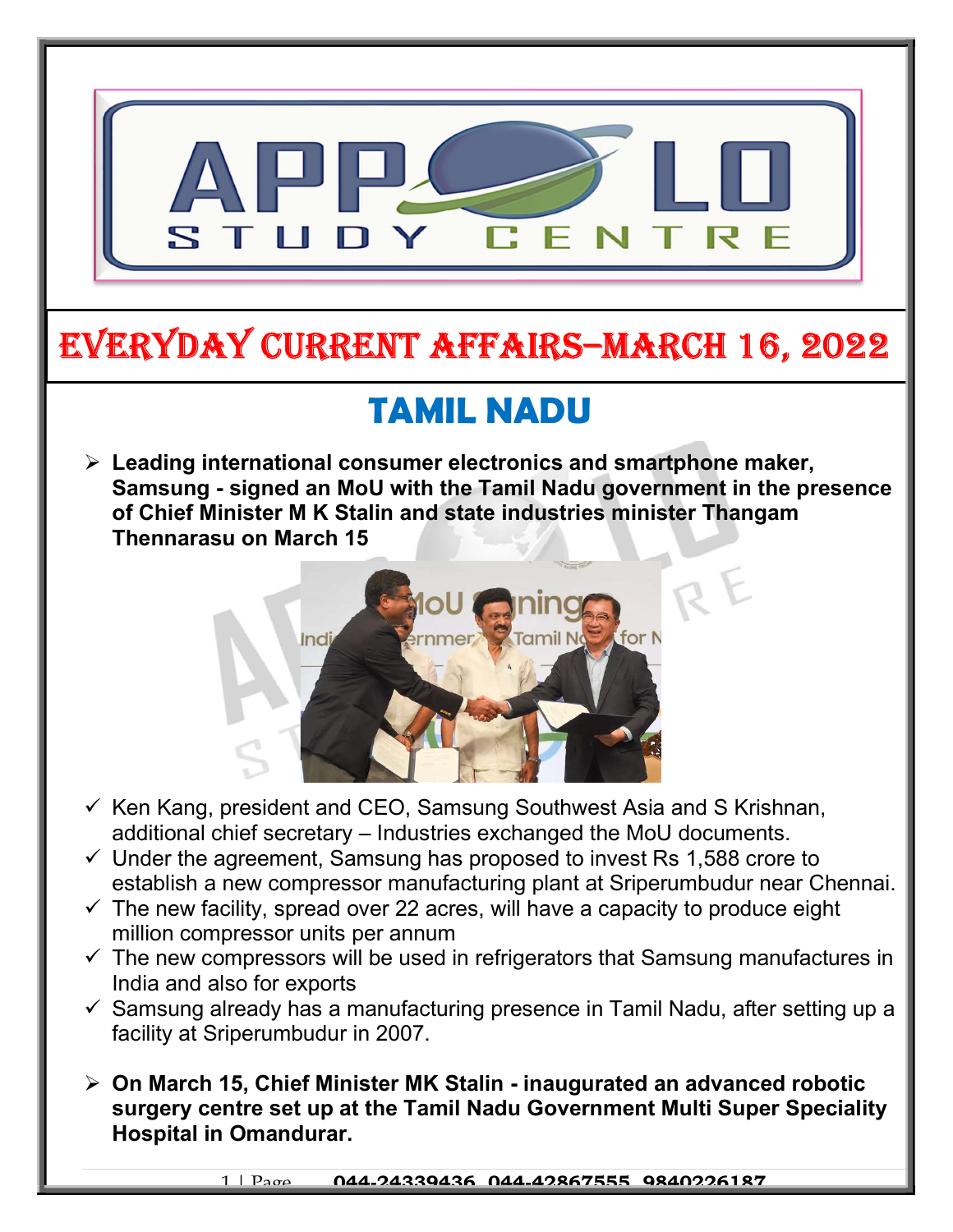

- $\checkmark$  The new equipment for robotic surgery worth ₹34. 60-crore was installed and a fully modular operation theatre has been set up at a cost of ₹50 lakh in the hospital
- $\checkmark$  Till now, only central government institutions such as AIIMS and Jipmer have such units and no state government hospital has such a robotic surgery centre
- $\checkmark$  Of the 75 installations in India, Chennai has six and all are in the private sector.
- $\checkmark$  The machine has been procured through the TN Medical Services Corporation
- $\checkmark$  It will be used by the departments of urology, surgical gastroenterology, surgical oncology, endocrine surgery and cardiothoracic surgery.
- $\checkmark$  The Chief Minister's Comprehensive Health Insurance Scheme will cover the cost of robotic surgery for patients with state health insurance cards.
- $\checkmark$  The advanced equipment offers minimally invasive surgery (smaller surgical cut) and improves precision and surgical outcomes, reduces blood loss, chances of infection, and shortens hospital stay.
- $\checkmark$  Surgeons will operate from the console using a computer-controlled robot "hand".

### HIGH COURT VERDICT

 $\geq$  On March 15, the Karnataka high court - upheld a state government order banning the hijab in college classrooms, saying that wearing the headscarf is not an essential religious practice of Islam.

#### 'PRESCRIPTION OF SCHOOL UNIFORM IS REASONABLE RESTRICTION' **EXCERPTS FROM THE KARNATAKA HIGH COURT ORDER WEARING OF HIJAB IS NOT** (which) by their very nature **ESSENTIAL RELIGIOUS PRACTICE** repel the assertion of individual rights to the detriment of their ... It can hardly be argued general discipline & decorum... that hijab being a matter prescription of school uniform is of attire, can be justifiably treated only a reasonable restriction" as fundamental to Islamic faith. It is not that if the alleged practice **UNIFORM PROMOTES HARMONY.** of wearing hijab is not adhered to, **COMMON BROTHERHOOD** those not wearing hijab become "(If hijab is allowed) the school sinners, Islam loses its glory and it uniform ceases to be uniform... ceases to be a religion' That would establish a sense of **GOVT ORDER ON UNIFORM DOESN'T** 'social-separateness', which is not **VIOLATE FUNDAMENTAL RIGHTS** desirable... the accommodation "All rights have to be viewed in the which the petitioners seek (to wear The HC verdict came after contextual conditions...Schools hijab in class) cannot be 11 days of back-to-back are 'qualified public places'... said to be reasonable hearings that ended on Feb 25

2 | Page 044-24339436, 044-42867555, 9840226187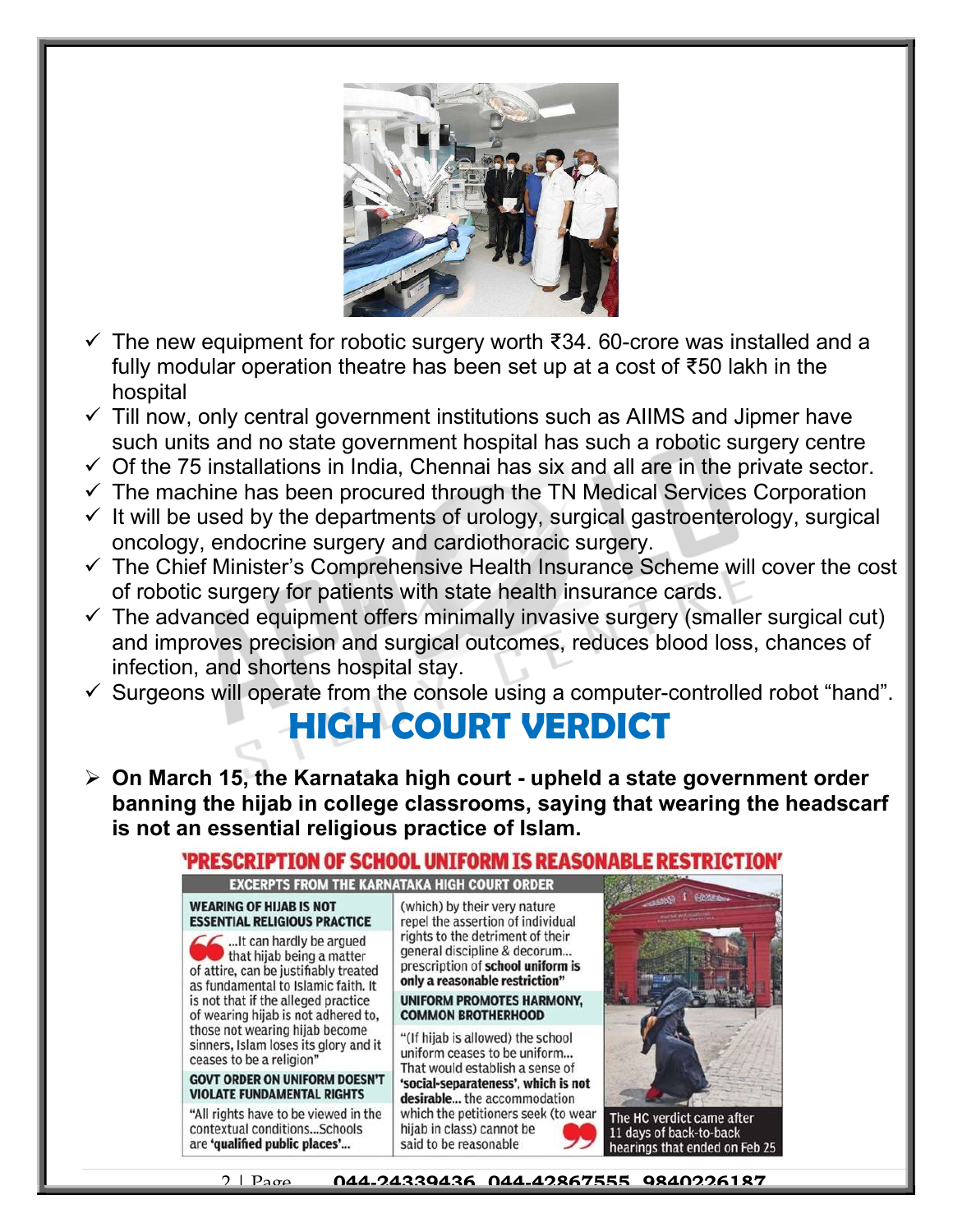- $\checkmark$  The court's judgment endorsed the spirit of "uniformity" that school and college dress codes/uniforms promote.
- $\checkmark$  A three-judge full bench of Chief Justice Ritu Raj Awasthi, Justices Krishna S Dixit and J M Khazi dismissed a batch of petitions filed by Muslim girls studying in preuniversity colleges in Udupi seeking the right to wear hijabs in classrooms.

**4 QUESTIONS THE HC ADDRESSED** Karnataka high court chief justice Ritu Raj Awasthi said on Tuesday the bench had framed four questions for consideration while deliberating on the petitions Whether wearing a hijab/ violates Articles 14 and 15 of headscarf is part of

"essential religious practice" in the Islamic faith protected under Article 25 of the Constitution

2 Whether prescription of a<br>school uniform is not legally permissible and violates the petitioners' fundamental rights inter alia quaranteed under Articles, 19(1)(a), (i.e., freedom of expression) and 21, (i.e., privacy) of the Constitution

Whether the government <sup>3</sup> Whether the governmen<br>order dated February 5,<br>2022 anart from being 2022, apart from being incompetent, was issued without application of mind and further is manifestly arbitrary and, therefore,

the Constitution the Constitution<br>
Whether any case is made<br>
Out in the petition by the

out in the petition by the four students of Govt PU College for Girls, Udupi, to issue a direction to initiate a disciplinary enquiry against respondent Nos 6 to 14 and for issuance of a writ of quo warranto against the chairman and vice-chairman of the college devpt committee

A writ of quo warranto seeks to remove a person from his/her post for acting without right or authority under law. Raghupathi Bhat, Udupi MLA, is the chairman of the college development committee concerned

- $\checkmark$  The HC bench rejected the contention that the hijab ban violates people's rights guaranteed by the Constitution under Articles 14 (equality), 15 (no discrimination on the ground of religion), 19 (freedom of speech and expression), 21 (protection of life and personal liberty) and 25 (freedom of religion)
- $\checkmark$  In its 129-page judgement, the HC noted that requirement of uniform is a reasonable restriction on the fundamental right to freedom of expression under Article 19(1)(a), which the students cannot object to.
- $\checkmark$  Soon after the judgment was pronounced in the morning, Niba Naaz, a student, filed a special leave petition in the apex court, claiming that the HC erred fundamentally by ruling that hijab is not an essential religious custom though Quran and Islam mandate it.
- $\checkmark$  Earlier, on February 5, the state issued an order which suggested that wearing hijabs can be restricted in government colleges where uniforms are prescribed and banned clothes "which disturb equality, integrity and public order" in schools and colleges.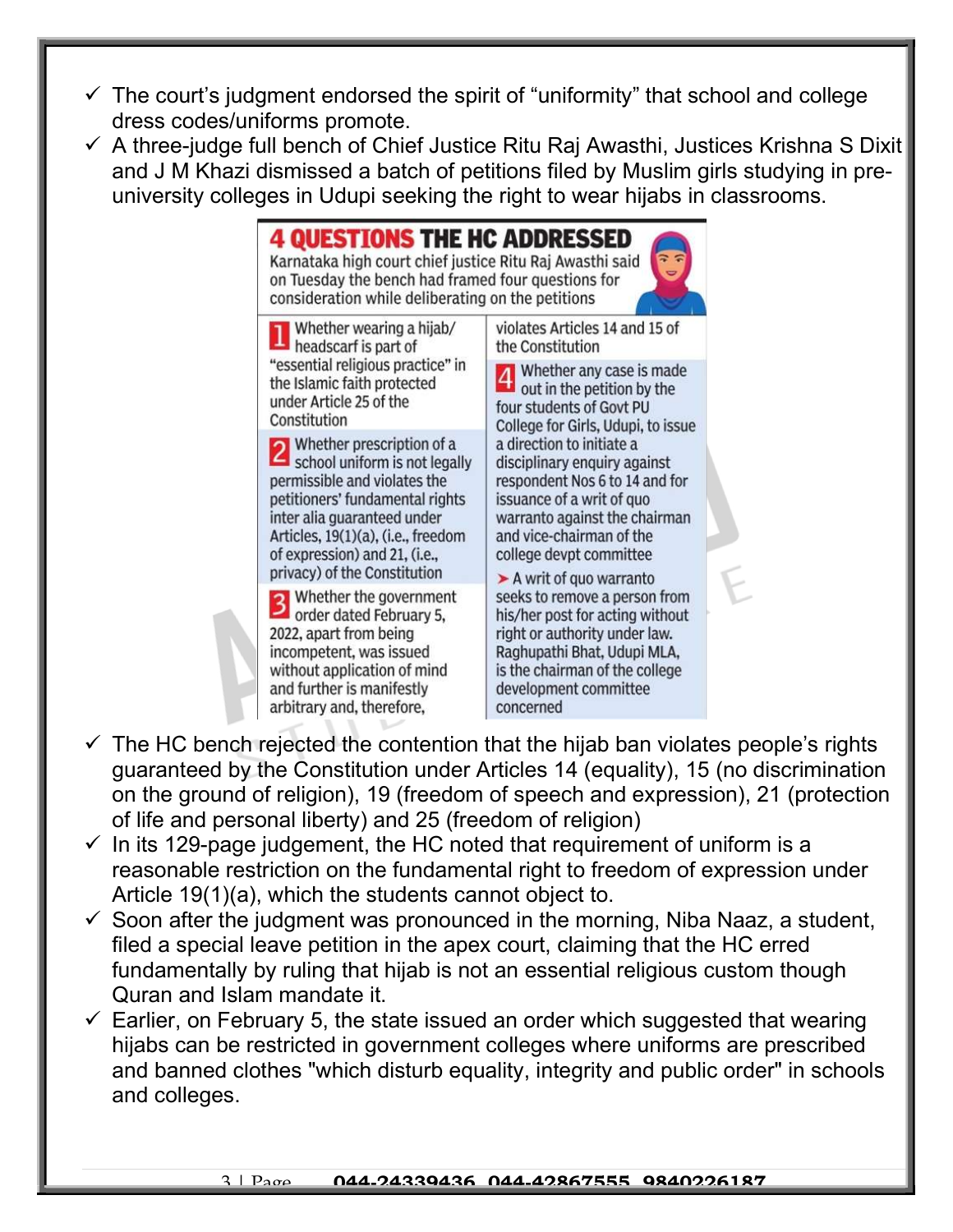- $\checkmark$  On February 10, the full bench started hearing the matter after a single-judge bench referred the pleas to a larger bench saying that they involved "larger Constitutional issues".
- $\checkmark$  The Karnataka High Court had reserved the judgment on February 25 after an 11day hearing
- $\triangleright$  The Madras high court has asked the state government to frame regulations to check the use of mobile phones and mobile cameras by public servants for personal purposes during office hours
- $\checkmark$  The Court held that their frequent use would cause disturbance and disrupt the functioning of offices.
- $\checkmark$  Justice S M Subramaniam observed that use of mobile phones by public servants during office hours is nowadays normal, but it is grave misconduct including taking videos inside the office.
- $\checkmark$  If employees are allowed to do so without any restrictions it will have serious consequences, observed the Judge
- $\checkmark$  As per the verdict, officials working in government departments should never be allowed to use mobile phones inside the office for their personal use.
- $\checkmark$  If an emergency call is to be attended, proper permission must be obtained from superiors to go out to use mobile phones.
- $\checkmark$  In all circumstances, mobile phones must be either switched off or kept on vibration/silent mode without causing disturbance or nuisance to the public who visit the office and other officials, held the Judge
- $\checkmark$  As per the order, this should be the minimum discipline to be followed in government offices.
- $\checkmark$  The verdict asked the government to ensure that public servants are not wandering with mobile phones inside the office during office hours and to regulate it in accordance with the Tamil Nadu Government Servants Conduct Rules, 1973.
- $\checkmark$  Appropriate circular/instruction should be given to all offices to ensure that mobile phones are kept in a common cloakroom at the time of entering the office, said the verdict.
- $\checkmark$  For emergency calls, the official numbers kept in the office should be utilised.
- $\checkmark$  Strict actions should be initiated under the 1973 rules in the event of any violation of guidelines, observed the judge.
- $\checkmark$  The judge said that exceptions should be carved out while framing the regulations, for use of mobile phones by authorized field officers and officials.

#### ECONOMY

- On March 15, Punjab National Bank classified its Rs 2,060 crore loan exposure to IL&FS Tamil Nadu Power Co as fraud.
- $\checkmark$  As per the bank, it has made provisions of Rs 824 crore under prescribed prudential norms.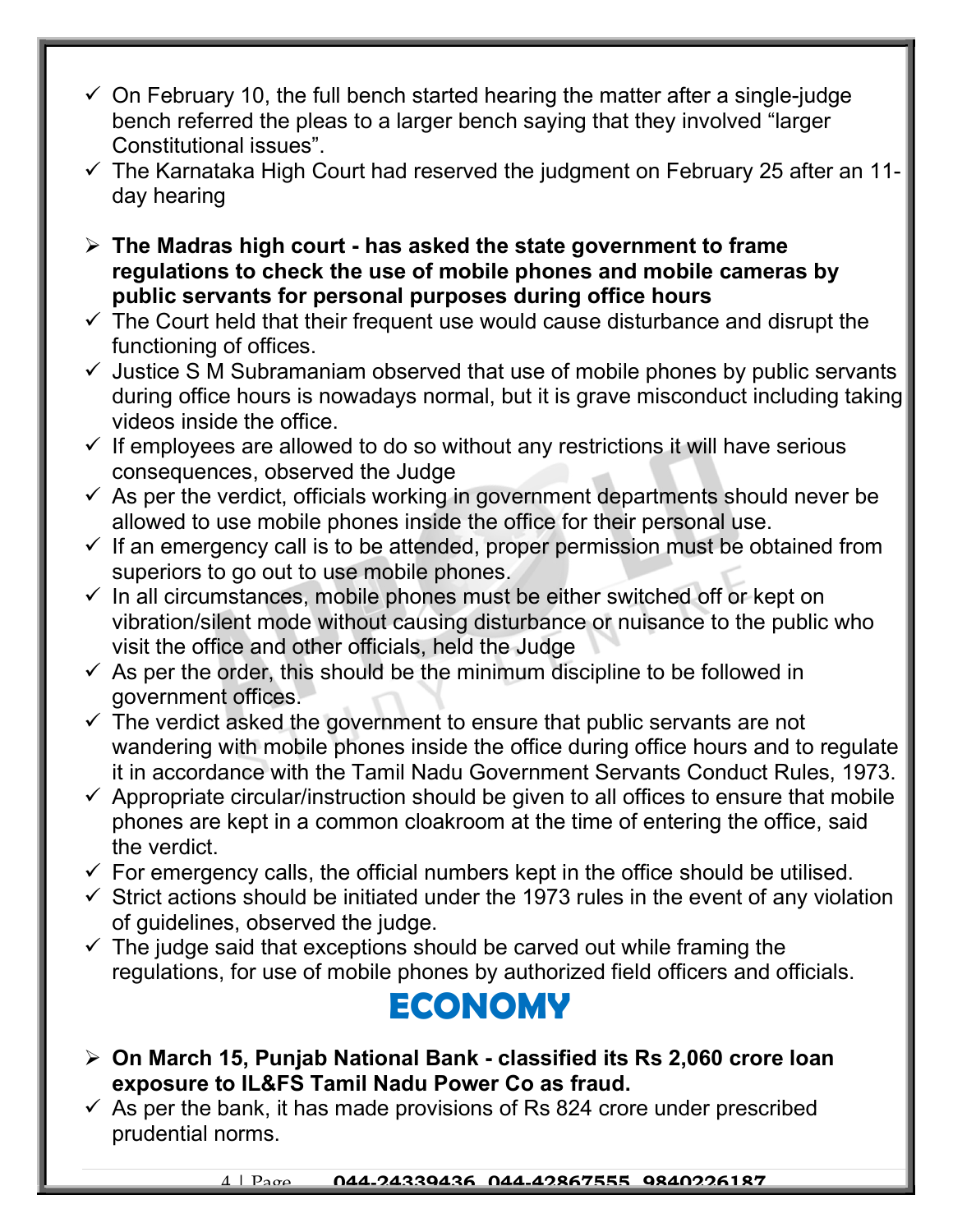- $\checkmark$  Although the government action on IL&FS took place in 2018 following irregularities, the classification of group companies as 'frauds' has been taking place in phases.
- $\checkmark$  Banks red flag an account as soon as they find irregularities and under RBI rules have to take a call on declaring the account as a fraud within six months of being notified.
- $\checkmark$  Once an account is declared a fraud, the authorities are informed and the borrower is no longer eligible to raise funds from the banking system.
- $\checkmark$  In the case of IL&FS, law enforcement authorities have already taken action against erstwhile management.
- $\checkmark$  Earlier this year, Punjab & Sind Bank had classified its Rs 148 crore exposure as a fraud.
- $\checkmark$  ITPCL had total dues of Rs 6,700 crore to lenders and owed another Rs 900 crore to its parent IL&FS.
- $\checkmark$  A restructuring plan involving the sale of stake to the Tamil Nadu government and other investors did not yield any results.



- $\triangleright$  Indian golfer Anirban Lahiri equalled his best-ever result on the PGA Tour with a second place finish at The Players Championship 2022 in Florida, USA, on March 14
- $\checkmark$  The Indian's previous best was a T2 finish at the Memorial Tournament in 2017.



- $\checkmark$  Two-time Olympian Anirban Lahiri, with 12-under, fell short by just one stroke behind Australia's Cameron Smith to finish second in the PGA Tour's most prestigious tournament
- $\checkmark$  Smith, who finished at 13-under 275, won for the second time this year, and the fifth time in his PGA Tour career, and picked up \$3.6 million from the \$20 million purse, the richest in golf